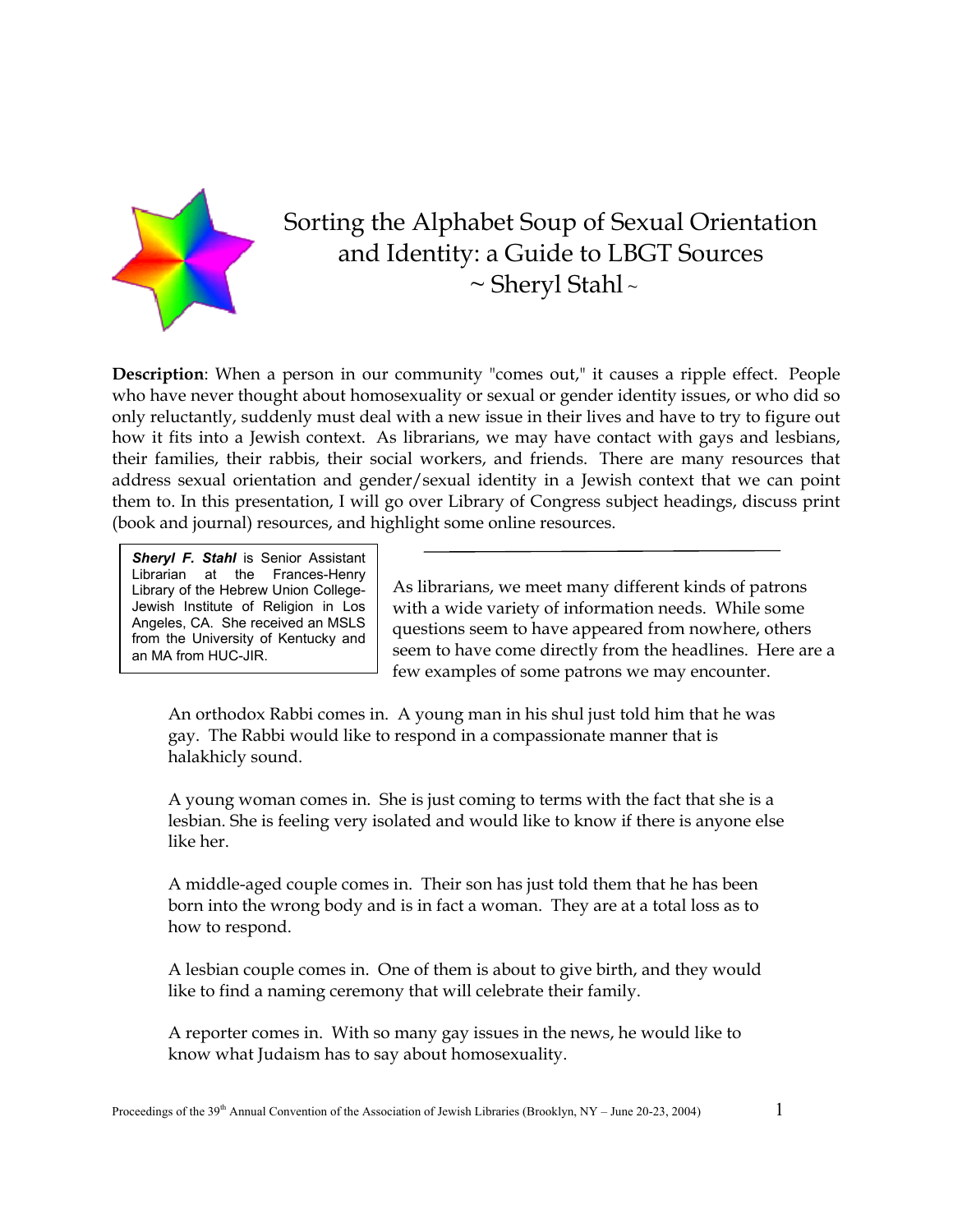While sexual orientation and sexual identify issues are not new, they have certainly become more apparent in the mainstream discourse.

These issues are sometimes hard to talk about for both patrons and librarians. Everyone sees the world through their own experiences, preferences and beliefs. As we try to meet our patrons' needs, we need to sort through our own biases. We have to find a way to speak about and show people references to issues that we don't understand, can't relate to, or even actively disapprove of.

Further complicating this issue is the difficulty in figuring out what words and terms to use. The abundance of initial combinations doesn't help much either: LG, LGB, LGBT, GLBT, GLBTQ, etc. And none of them are even pronounceable!

So to try and sort out this alphabet soup, I'll start with some definitions.

"L" is for lesbian. This is a woman whose primary emotional and physical attractions are for other women. Other terms you might hear are: dyke (which is ok for lesbians to say, but considered pejorative for anyone else), gay woman, or homosexual woman.

"G" is for gay. This is a man whose primary emotional and physical attractions are for other men. As in Hebrew, the male term can be the generic' and include both men and women. Other terms you might find are homosexual (which is also a generic term which can include women this term is not often used by homosexuals) and fag or faggot (as with 'dyke' this term has been 'reclaimed' and is used by some gay men, but is considered pejorative from anyone else.)

"B" is for bisexual. This refers to a man or woman with strong emotional and physical attractions to both men and women. This is often called just 'bi.'

"T" is the hardest to define. The open discussion of these issues is so new that the terminology hasn't really settled down.

The Social Work and Psychology fields treat *transgender* and *transsexual* as two separate issues. *Transgender* describes people who are not comfortable with the gender expression which their culture has assigned to them. In other words, they are comfortable with their bodies, but they are not comfortable or can't relate to the roles, clothes, or behaviors that are expected of someone of their sex. *Transsexual* describes someone who is not comfortable in their body and feels that they were born into a body of the wrong sex.

On the other hand, many popular works use *transgender* as a continuum that goes from "mild" (cross-dressing) to "extreme" (changing the body by surgery or hormones)

The Library of Congress does not distinguish between *transsexual* and *transgender* and uses *transsexual* to cover both. I'll spend more time on the Library of Congress in a minute. Other terms you might see are trans, ftm (that is female to male), mtf (male to female), transvestite, cross-dresser, drag queen, or drag king.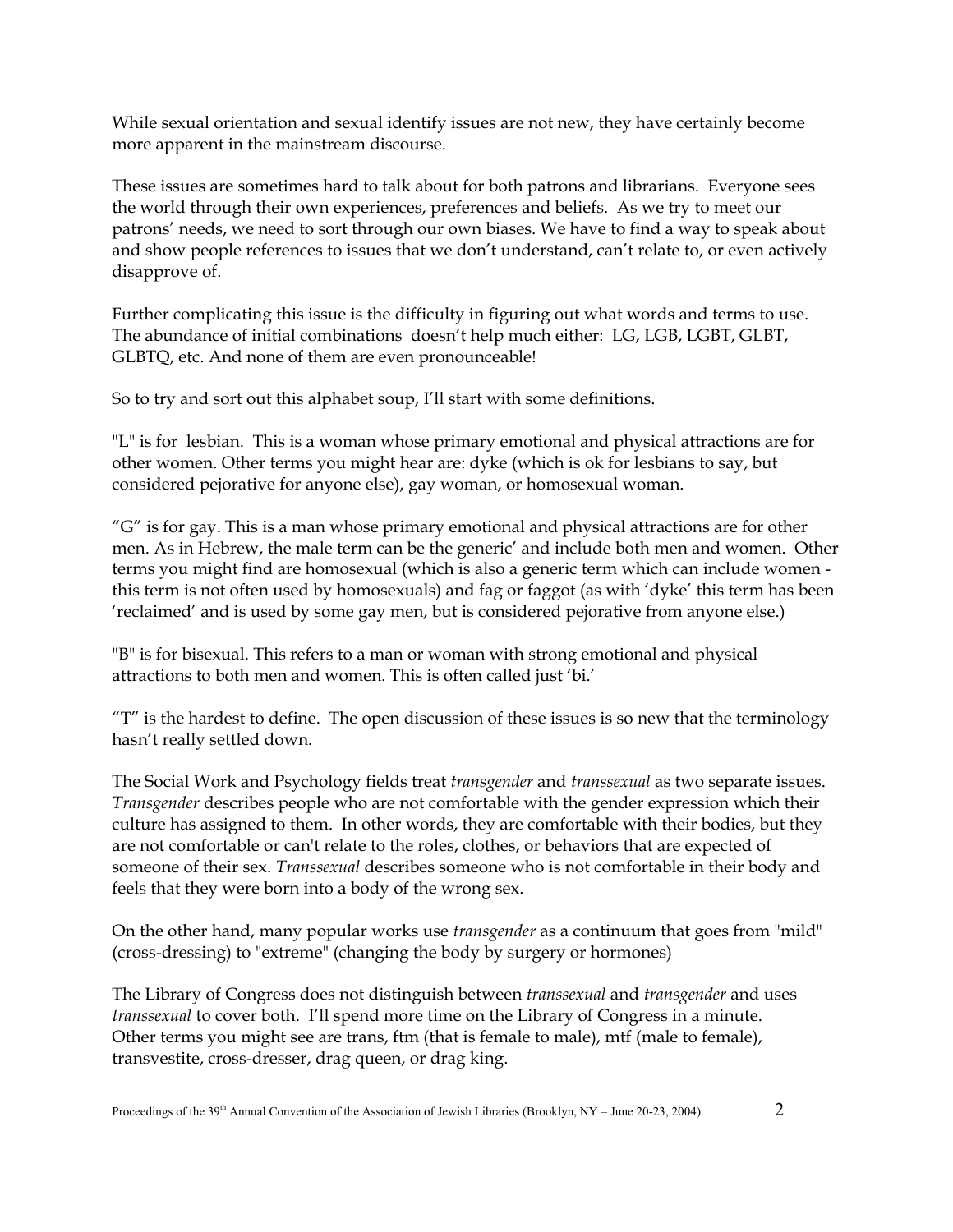While L., G., B., & T. are the most common initials seen, there are more. "I" is for inter-sexed. These are people who have both male and female physical characteristics. The older term for this is hermaphrodite.

" $Q''$  is for queer, which is a sort of umbrella term for any of the above. And " $Q''$  is also for questioning.

And of course, "H" is for the heterosexuals amongst us. Also known as straight, hets, breeders.

I'm sure there are many terms that I left out and new terms are still appearing. I recently saw the term 'lesbigay' in a scholarly journal (American Sociological Review) and 'homofolk' in a book.

While all these issues tend to get lumped together, they actually belong to two separate topics: those referring to sexual orientation and those referring to sexual identity. *Sexual orientation* deals with how a person relates to other people; a person's physical and emotional attractions. *Sexual identity* refers to a person's relationship with their own body - the 'match' between their body and their feelings about what it should be.

## **Library of Congress Cataloging and Classification.**

The Library of Congress is in various stages of dealing with these issues. I've highlighted some of the most commonly used terms in this chart. I've tried to find the most specific terms and phrases related to Judaism and religion. There are many others relating to various aspects of LGBT life in the LC books.

|                        | <b>Issue</b>                  | People                      |
|------------------------|-------------------------------|-----------------------------|
| <b>Sexual</b>          | Sexual orientation            | Gays                        |
| Orientation            | Homosexuality                 | Gay men                     |
|                        | - Religious aspects - Judaism | Lesbians                    |
|                        | Lesbianism                    | Jewish gays                 |
|                        | - Religious aspects - Judaism | Jewish lesbians             |
|                        | Homosexuality, male           | Jewish gay men              |
|                        | - Religious aspects - Judaism | Lesbian rabbis.             |
|                        | Bisexuality                   | <b>Bisexuals</b>            |
|                        | - Religious aspects           | Bisexual men                |
|                        | Heterosexuality               | Bisexual women              |
|                        | Homosexuality in the Bible    |                             |
| <b>Sexual Identity</b> | Gender identity               | Transsexuals                |
|                        | Transsexualism                | Female-to-male transsexuals |
|                        | Hermaphroditism               | Transvestites               |
|                        | -- Religious aspects          |                             |

On the shelves, items tend to be clustered in a few spaces. In the LC classification scheme, we'll find most books in one of 3 places: BM 729 H6.5 for special topics in Judaism, BS 680 H6.7 for special topics in the Bible, and HQ 74 -77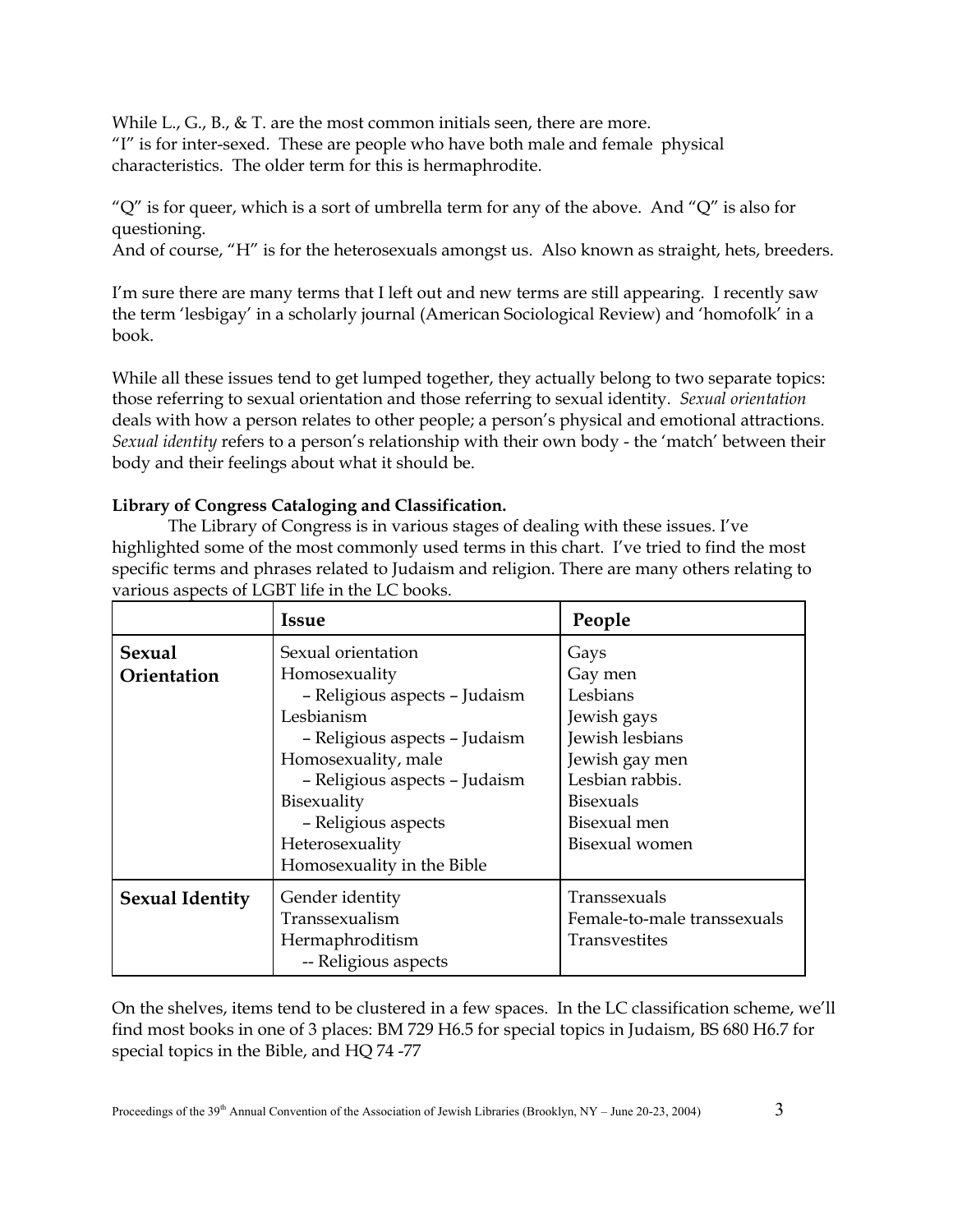Judaism. Special topics. Homosexuality/Gays/Lesbians: BM 729 H6.5 Bible. Topics. Homosexuality: BS 680 H6.7 Bisexuality: HQ 74 - 74.2. Homosexuality. Lesbianism: HQ 75 - 76.95 Transvestism: HQ 76.97 - 77.2 Transsexualism: HQ 77.7 - 77.95 Same-sex marriage: HQ 1033 - 1034

## **Print Resources**

In the early 1980's the first books appeared which addressed issues of being both gay or lesbian *and* Jewish. The number of books on the topic has steadily increased since then. Interestingly, the books have been and remain focused on gay and lesbian issues. Very few have addressed bisexuality or trans issues. I picked out just of few of the many books available. I've included some recent works as well as some 'classics.'

There are many books which talk about the personal experiences of Jewish gays and lesbians. *Nice Jewish Girls: a lesbian anthology*, edited by Evelyn Torton Beck was a groundbreaking collection. It addressed homophobia in the Jewish community, anti-Semitism in the lesbian community, and issues of coming-out and other family relationships. The collection was published in 1982, and revised and updated in 1989.

Also published in 1989, was *Twice blessed: on being lesbian or gay and Jewish,* edited by Christie Balka and Andy Rose. The editors brought together essays to illustrate the diversity of voices and experiences among gay and lesbian Jews. They addressed topics of gay and lesbian role models, relationships, and community.

*Found tribe: Jewish coming out stories*, edited by Larence Schimel was published more recently, in 2002. The collection focuses on men's coming out in different situations.

 And lastly, *Queer Jews*, edited by David Shneer and Caryn Aviv was also published in 2002. It has a much broader focus. In addition to gay/lesbian issues, this book addresses transgender issues, as well as different aspects of popular culture.

I've only picked out a few collections, but there are many more as well as a wealth of individual biographies and memoirs.

There are not as many books with deal with homosexuality in general as it relates to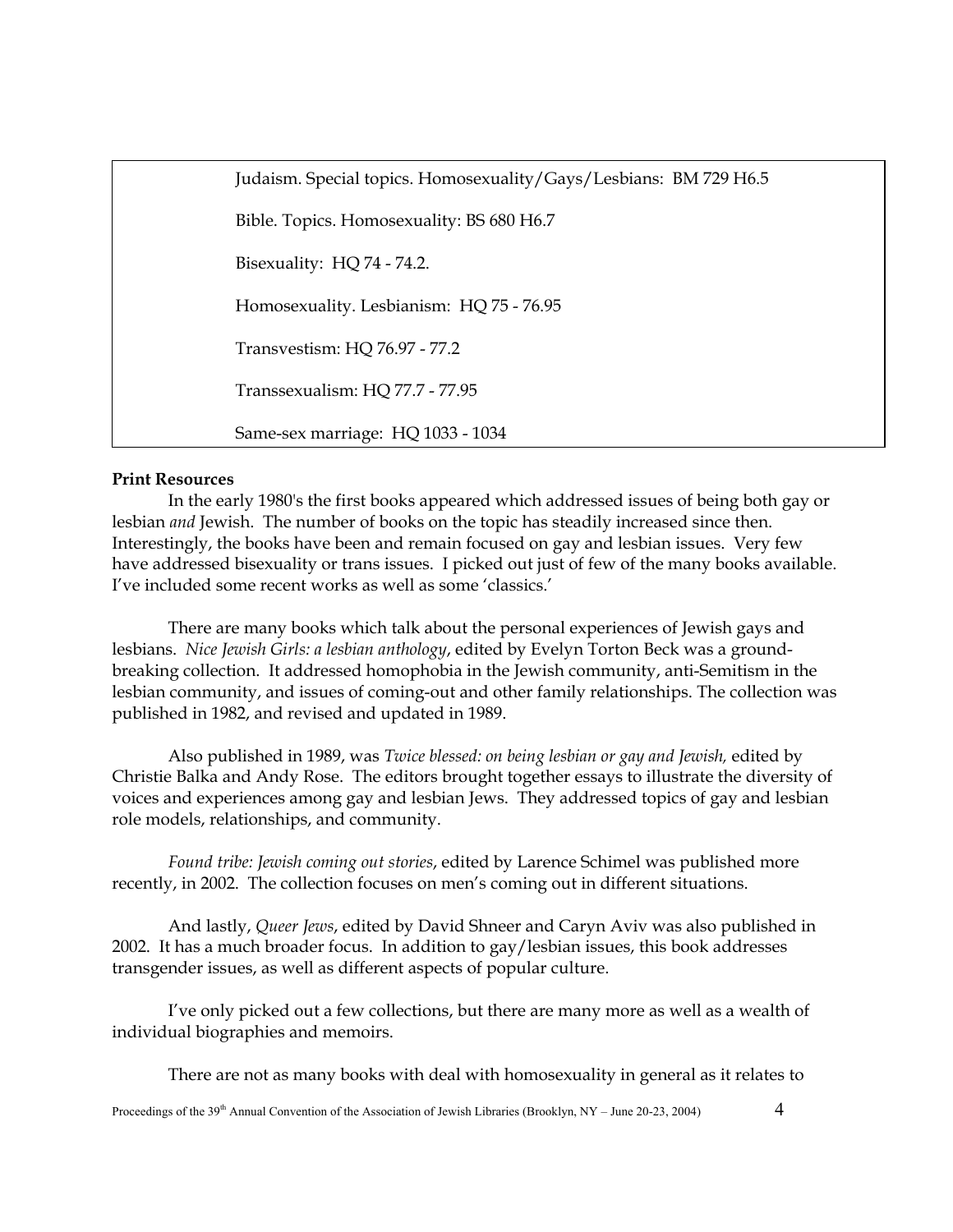Judaism. I highlighted a few which represent different viewpoints.

In *Like bread on a the seder plate: Jewish lesbians and the transformation of tradition* by Rebecca Alpert, the author examines Jewish texts (mainly Torah) from a Reconstructionist point of view. She also addresses issues of relationships, coming out, and contemporary literature.

Steven Greenberg offers a orthodox point of view in his book, *Wrestling with God and men:: homosexuality in the Jewish tradition.* He examines texts dealing with intimacy, sexuality, and homosexuality in the Tanach, Rabbinic literature, piyyutim and other Jewish texts.

And from the Reform movement, comes *Kulanu (All of Us) : a program for congregations implementing gay and lesbian inclusion : a handbook for UAHC congregations* prepared by the UAHC Task Force on Lesbian and Gay Inclusion. Chapters include: history and texts, steps to inclusion, life-cycles, leadership training and education, (re)defining family and temple membership, and employment practices.

As I mentioned, I did not find any books that dealt specifically with Judaism and bisexuality or trans issues, so I'll mention a couple more general works.

*Bi any other name: bisexual people speak out* is a collection essays, personal stories, and poetry edited by Loraine Hutchins and Lani Kaahumanu which covers many aspects of bisexuals' experiences.

*Our Trans children* is an excellent publication by the Transgender Network of PFLAG. You can buy a paper copy or download it from their website. The booklet is set up in a question and answer format and covers family, social, health, and legal issues.

*Trans-gendered ; theology, ministry and communities of faith* by Justin Tanis, *Omnigender: a trans-religious approach* by Virginia Ramey Mollenkott and *Transgender warriors* by Leslie Feinberg are three books that discuss trans issues from personal, community, medical and religious perspectives.

#### **Internet Resources**

Not surprisingly, there is a wealth of information on the Internet. Although again, I found much more on Jewish gay/lesbian issues than on trans or bisexual issues. Most of the descriptions are taken from the sites' homepages.

A new site sponsored by the Sexual Orientation Issues in the Jewish Community (an initiative of the Hebrew Union College-Jewish Institute of Religion) is the **Jeff Herman Virtual Resource Center** or **VRC**. Its goal is to help Jewish professionals become more knowledgeable about the religious, cultural, health and communal needs of gay and lesbian Jews and their families. It includes annotated links to sites with information, responsa, personal perspectives, and discussion forums on Jewish law and customs from various branches of Judaism related to sexual orientation, and gay and lesbian focused synagogues, outreach programs and other supportive organizations. It also has a section (called sampleography) which is divided by topic and includes web sites, book reviews, articles, video reviews, etc.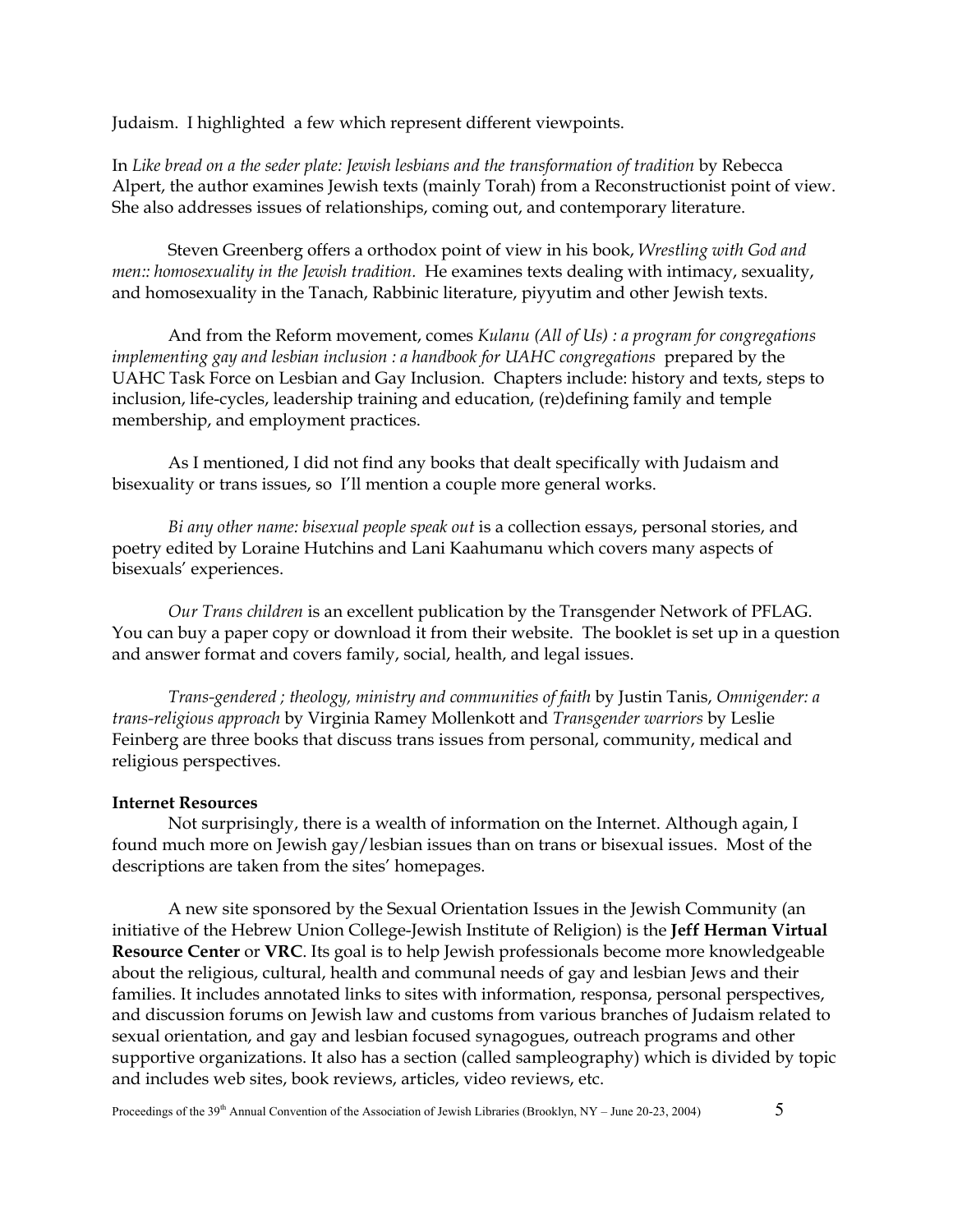#### **World Congress of Gay, Lesbian, Bisexual and Transgender Jews, Keshet Ga'ava**

This organization consists of more than 65 member organizations in Argentina, Australia, Austria, Canada, France, Germany, Hungary, Israel, Mexico, The Netherlands, Spain, Sweden, the United Kingdom, and the United States. The World Congress holds conferences and workshops representing the interests of lesbian, gay, bisexual, & transgender Jews around the world. The focus of these sessions varies from regional, national, continental, to global.

## *Orthodykes*

The purpose of this site is to provide a home on the Internet for Orthodox Jewish lesbians. At the moment, there are OrthoDykes groups in New York, in Israel and on the Internet.

#### *GayJews.org*

GayJews.Org is committed to providing up to date, accurate information for Orthodox Jews who are gay, lesbian, bisexual or transgendered. We have links to all other frum GLBT content here on the web as well as a number of features of our own. Includes Questions and Answers L'Halacha on Gay/Lesbian/Bisexual/Transgender Issues.

## *CLAF* (Kehilah Lesbit feministit = Community of feminist lesbians)

The objectives of CLAF are: raising public awareness of the special issues pertaining to lesbians ; legislative and lobbying activities aimed at achieving legal equality for lesbians and their families ; raising awareness among lesbians of their rights as equal citizens under Israeli law ; and creating a safe, secure and supportive environment for lesbians.

For more general web sites, I would recommend **PFLAG**'s main site and their **Transgender Network** site. PFLAG (Parents, families, friends of lesbians and gays)promotes the health and well-being of gay, lesbian, bisexual and transgendered persons, their families and friends through: support, to cope with an adverse society; education, to enlighten an illinformed public; and advocacy, to end discrimination and to secure equal civil rights. PFLAG provides opportunity for dialogue about sexual orientation and gender identity, and acts to create a society that is healthy and respectful of human diversity. Includes printable booklets on several topics.

#### **Same-Sex Marriage: a selective bibliography of the legal literature**

Compiled by Paul Axel-Lute, this site includes: court rulings, articles for and against same-sex marriage, and list by state of legal actions/issues.

**People with a History : An Online Guide to Lesbian, Gay, Bisexual and Trans\* History** People with a History presents the history of lesbians, gay men, bisexuals and transgendered people [=LGBT]. It includes hundreds of original texts, discussions, and [soon] images, and addresses LGBT history in all periods, and in all regions of the world. In the medieval section, there is an article on Jews.

#### **Periodical Indexes.**

Lastly, I would like to mention periodical indexes and databases. As Judaica librarians, most of us are familiar with *RAMBI* (Index of Articles on Jewish Studies put out the Jewish